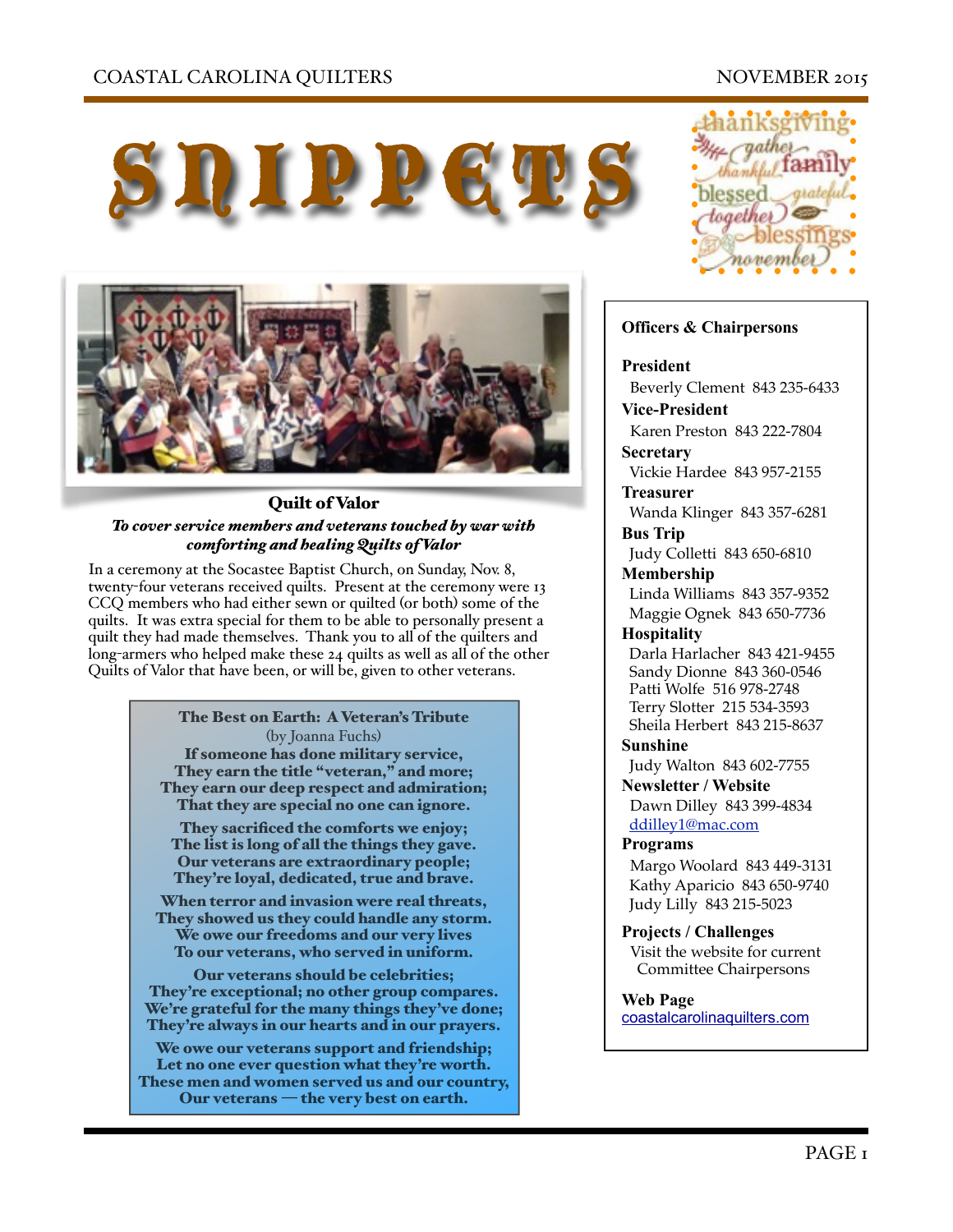# **Greetings from Bev**

It's hard to believe that fall is here when you have temperatures in the 70s every day. However we've been getting more than our share of rain (where was that this summer when my lawn needed it?) so it's a good time to stay in and get those holiday projects finished! I've been working on several and I'm excited to see finished products getting turned out. I know a lot of you have items on the PHD list that you need to finish so get with it! Thanksgiving is right around the corner so this is a good time to sew a pretty new table runner and maybe some matching placemats. This is the time of the year to get out those browns and oranges that you bought and have no idea why. A friend of mine just gave me a pattern for a fabric pumpkin - won't that be cute in the middle of my table? Willie is adding a lot of embroidery to hers and it's turning out beautifully. I think I will try to modify it into other vegetables to go with it in a pretty basket.

We are so happy to see our snowbirds starting to return. Our meetings seem empty without y'all here so drive safely on your return trip. We have had numerous guests and several new members to help make up for your absence though - the more the merrier! Don't forget to pay your dues (\$20), sign up for our Christmas party (\$12) and sign up for Meet the Quilters (\$5). Sounds like we have a bunch of opportunities to take your money this month so be sure to bring your checkbook!

Beverly Clement, President



# **Notes from Margo**

#### To-Do List

- ✴ Wear your name tag
- ✴ Bring \$12 for Christmas lunch
- ✴ Bring \$20 for your 2016 dues
- ✴ Bring Show and Tell

November  $16<sup>th</sup> Program - Jennifer Amor,$ an internationally-known quilt artist, teacher, author and designer, will be our guest lecturer. She has been a faculty member at such shows as the National Quilting Association (NQA), the American Quilters' Society (AQS) and International Quilt Association (IQA) Festival in Houston, TX. She has taught at quilt conferences, guilds and stores nationwide for more than 30 years. Jennifer's lifelong interest in fashion design led her to produce and market her own unique jacket, bag and wallhanging patterns, many of which you will see. She has also been a featured designer for the AQS fashion show, the Fairfield Fashion Show and the Bernina Fashion Show. Her quilts, wearables, patterns and quilting articles have been featured in numerous books, magazines, catalogs and calendars. We hope that you come and enjoy the show!

**2016 Membership Dues**  $-$  It's time to pay our 2016 dues. They are still \$20.00 per year. If you have made any changes in your information from last year, please print the membership form from our website and bring it along with a check or cash. It will save our new membership ladies, Brenda and Terry, a lot of extra work if all members pay their dues by the end of December. That way the new membership list can go out early January. For you Snowbirds, if you don't plan to arrive in Myrtle Beach until January or later, or for other members who will not be at the December meeting, please mail your check to Brenda Call, 264 Palmetto Glen Dr., Myrtle Beach, SC 29588. Thanks!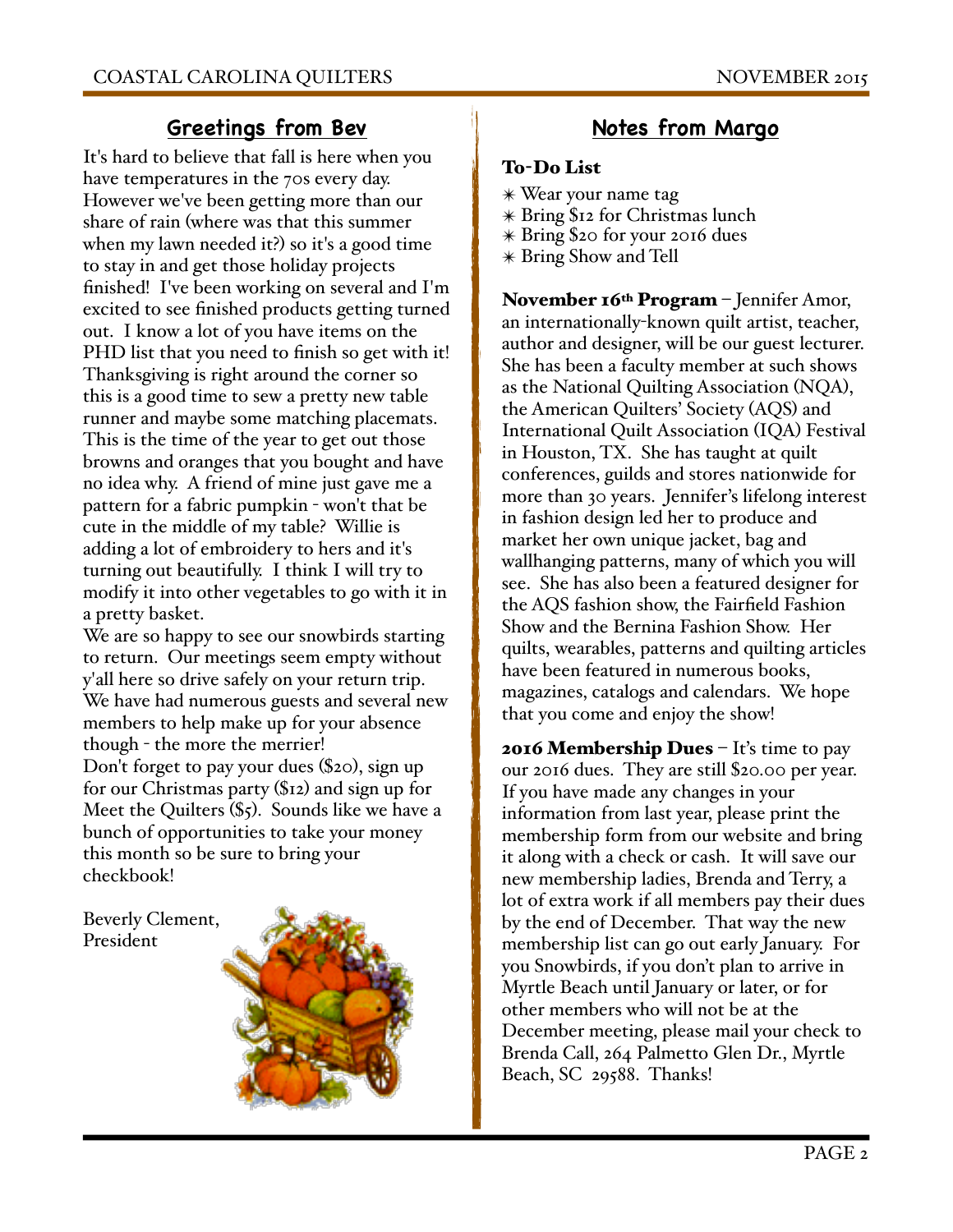Christmas Lunch Sign up - The deadline to pay for the lunch is December 1st. For you snowbirds or anyone not attending the November meeting, you can mail your \$12 check (payable to CCQ) to Wanda Klinger, 1005 Castle Rock Ct., Murrells Inlet, SC 29576. This year's caterers are Murray and Mike's Catering. There will be something yummy for everyone's taste. For the meat lovers they are serving chicken, potatoes and/ or rice and salad. They will also have a madeto-order pasta bar with various sauces to tempt your taste buds. There will be sweet and unsweetened iced tea to drink and brownies and bread pudding for dessert. If you have special dietary needs, miss the deadline to sign up, or just choose to not participate in the meal but want to join in the fun, bring your own lunch and enjoy the day.

Sorry to say there will be NO PAYING AT THE DOOR in December. We have to give the caterers a final count by December 2nd.

- Remember, the date of the luncheon/meeting has been changed to Dec.  $I_4$ th, in order to
- avoid Christmas week.
	-
- *This is the 2nd Monday.*

PHD Challenge Ends Nov. 16 - This the last month to show your PHDs and get them checked off your list. Your name will be entered into the hat for every completed project you've shown. We will draw for the lucky winners at the December luncheon.

Goody Preparers – Debbie Burmer, Bev Clement, Darla Harlacher, Mary Hill, Jean Merle, Nori Thompson and Joan Wobbleton are scheduled to bring goodies. Please pre-cut your item into bite-size pieces and be sure to bring any serving utensil needed.

If you can't make the meeting contact **Darla** at  $843-421-9455$  to get a sub. Thanks! **2016 Officers** – The nominating committee (Maxi Lardiere, Jerre Reese and Carolyn Brackat) are looking for volunteers to fill slots for President, Vice President, Secretary and Treasurer. Please see one of these ladies if you'd like to toss your hat into the ring. Remember, only by taking part and sharing in the responsibilities of running this organization does the guild grow stronger and better. The election of officers will take place at the December 14th meeting.

Scrappy Block Demo – Maxi Lardiere is going to demo a Bonnie Hunter block called "Crumbs, Crumbs, Crumbs." Maxi is known at the "Queen of Scraps." She takes all those little odd-shaped pieces of fabric (crumbs) and makes new blocks for new quilts. A photo of a few finished blocks and a finished Bonnie Hunter quilt, as well as a link to complete instructions, are on page 5.

**Coming up in December** – We will eat, chat and have some fun. All will be revealed in the December newsletter.

Please welcome our newest members. Their complete contact info will be in the new member roster –

| Gilma Caslin | Gretchen Milligan |
|--------------|-------------------|
| Cathy Tafoya | Janet Whitehead   |

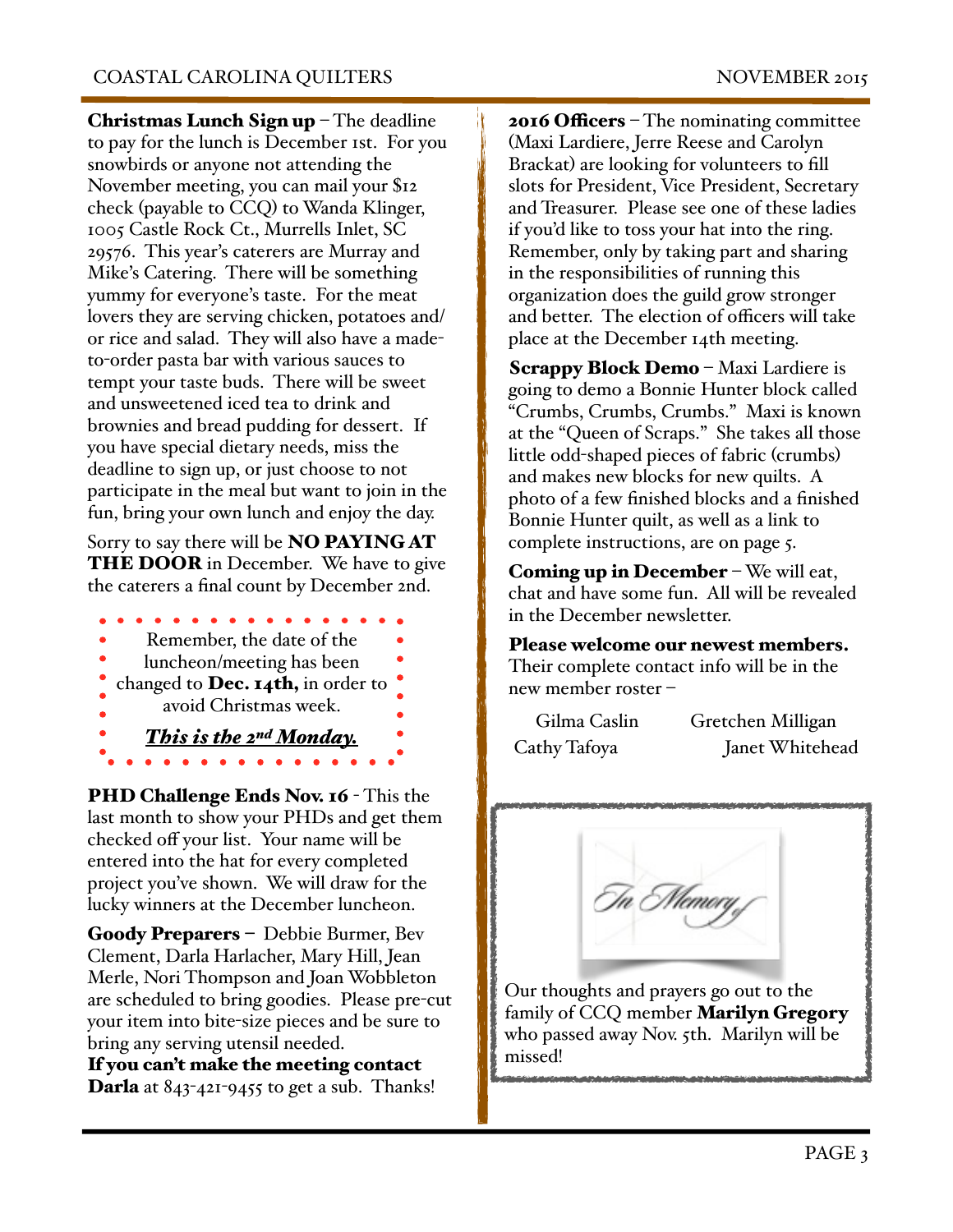

A Special Honor – CCQ member, Roberta Seran, was honored to have her quilt selected for the special Quilt of Valor display at the Paducah Quilt Museum.

Her quilt is one of just 34 quilts chosen for this display, from quilts submitted from across the nation. All of the quilts are going to be presented to lucky veterans during a special ceremony on Veteran's Day, Wednesday, Nov. 11. Roberta will be there to personally present her quilt.

#### Veteran's Day

On the 11th hour of the 11th day of the 11th month of 1918 an armistice, or temporary cessation of hostilities, was declared in the First World War. President Woodrow Wilson proclaimed Nov. 11 as Armistice Day. It became a federal holiday in the United States in 1938 and in 1954 the word "Armistice" was changed to "Veterans" to honor American veterans of all wars. President Dwight D. Eisenhower signed the legislation on June 1, 1954. Britain, France, Australia and Canada also

commemorate the veterans of World Wars I and II on or near Nov. 11.

#### Syrup Day at the L.W. Paul Living History Farm.

Free and Open to the Public

If you're looking for something to do next Saturday, November 14th, come out to the L. W. Paul Living History Farm, 9 am until 4 pm. Arrive early to see all of the demonstrations..

A large part of farm life in the first half of the twentieth century was old-fashioned syrup making. Locals grew cane and cooked syrup in the fall for the upcoming year. Cooking down the raw juice into sweet cane syrup became a celebration and gathering for the community. Join us to relive that celebration for an old time cooking. Volunteers will be making syrup. The sugar cane used for making the syrup is grown on site. Minnie the Mule will demonstrate traditional cane grinding. Traditional early farm living techniques will also be demonstrated throughout the day. This includes Lye soap making, grinding corn, hand-stitch sewing, log cutting, cooking on a wood stove, butter making and more. The homemade syrup, stone ground grits and corn meal will be available for purchase in the Visitor's Center snack shop area.

The L. W. Farm is located at Hwy. 701 North, 2279 Harris Shortcut Road, Conway, SC 29526. For further information, please call 365-5396 or e-mail [hcgmuseum@horrycounty.org.](mailto:hcgmuseum@horrycounty.org)



#### **Raffle Quilt**

Tickets are being sold for this beautiful 2016 Horry County Museum raffle quilt  $-$  \$1 per ticket or \$5 for 6 tickets. Margo will be at the Living History Farm on Saturday. Stop by and see the quilt, buy tickets and enjoy a great day "down on the farm."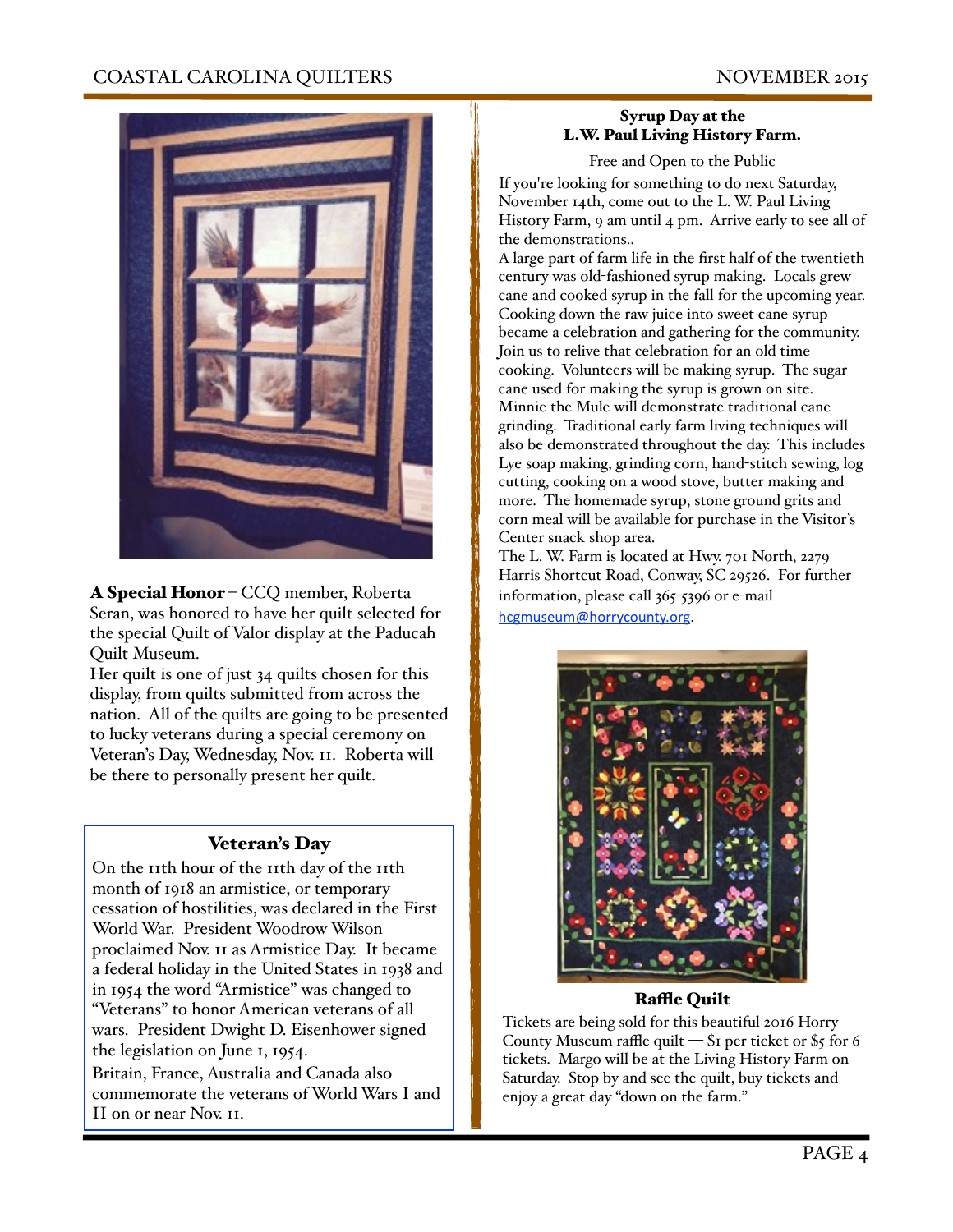## Crumbs, Crumbs, Crumbs

Maxi will show the quilts she has made using this method/design. Complete instructions can be found on Bonnie Hunter's website: <http://quiltville.blogspot.com/2005/06/crumbs-crumbs-crumbs.html>